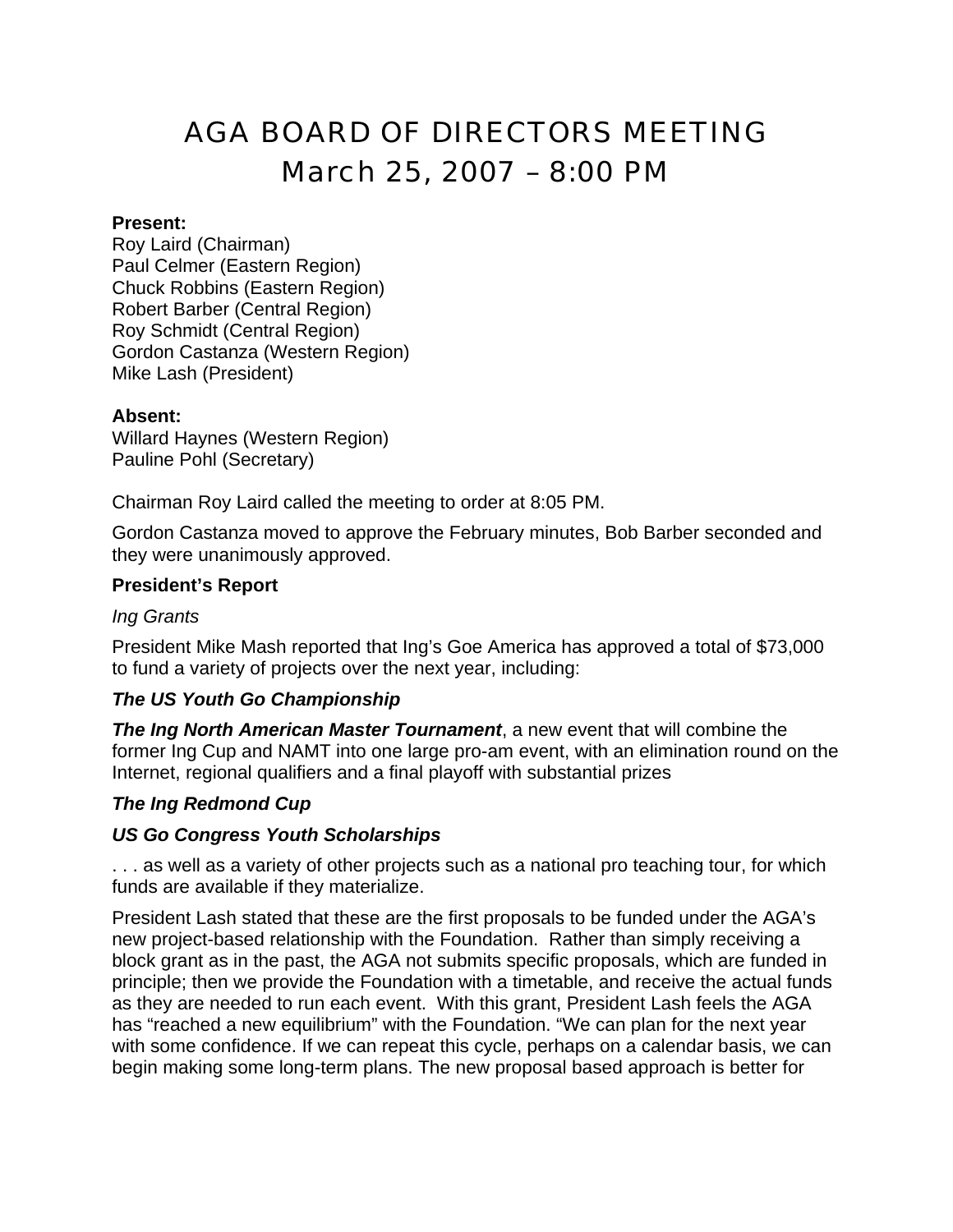both sides; the Foundation sees the results more clearly, and the AGA is no longer restricted to receiving \$80,000 per year.

President Lash also reported that he had sent a letter to the Foundation inquiring about the selection of the US representative for The World Ing Cup next year. The Ing Cup (not to be confused with the North American Ing Cup) is the biggest international go tournament, with a top prize of \$400,000. He inquired about the timing of the invitations so that we can plan our selection process.

In other international news, President Lash noted that the secretary of The Mexican Go Federation recently joined the AGA. Lash took the opportunity to contact him and begin to build ties with that association. Paul Celmer suggested that we consider inviting a representative to the Go Congress. President Lash will present this option to Congress organizers.

In passing President Lash noted that it was difficult to identify a significant contact at the present time for the Canadian Go Association.

## **US Youth Go Championship**

President Lash reported that five of the eight qualifying tournaments have been held, and we are on track to complete eight qualifying events. With funding assured from the Ing Foundation, the USYGC looks like a huge success, and members of the Board commended President Lash and the USYGC for such an outstanding achievement in the first year.

### **World Amateur Go Championship**

Two players tied on WAGC points for the first time this year, so President Lash arranged a one game playoff, and Andy Liu defeat Mozhang Chen, winning the right to represent us in the World Amateur Go Championship. This year's guest official will be EJ Editor Chris Garlock, who will broadcast key games live from Tokyo. Thomas Hsiang will also attend as a member of the IGF board. The AGA will cover a portion of his expenses.

#### **Ing-NAMT Combined Tournament**

As noted the Ing Foundation has approved funding for a new tournament that will combine the Ing Cup and the NAMT into one larger event. Operations VP Chris Kirschner, USYGC Coordinator Nicole Casanta and Dennis Wheeler will develop a tournament in which players who qualify through online play will meet in face to face regional qualifiers, with the finalists playing for significant prizes.

#### **Personnel Issues**

Bob Barber has resigned as Congress Liaison. The crucial position of Tournament Coordinator also remains vacant. President Lash will continue to work with Kevin Purvis to identify candidates for these positions.

Dennis Wheeler has agreed to serve as Internet Tournament Coordinator. Chuck Robbins stated that a previous Internet Tournament Committee, comprised of Chen-dao Lin, Robbins, Jeff Shaevel, Larry Gross and Mike Bull developed extensive protocols for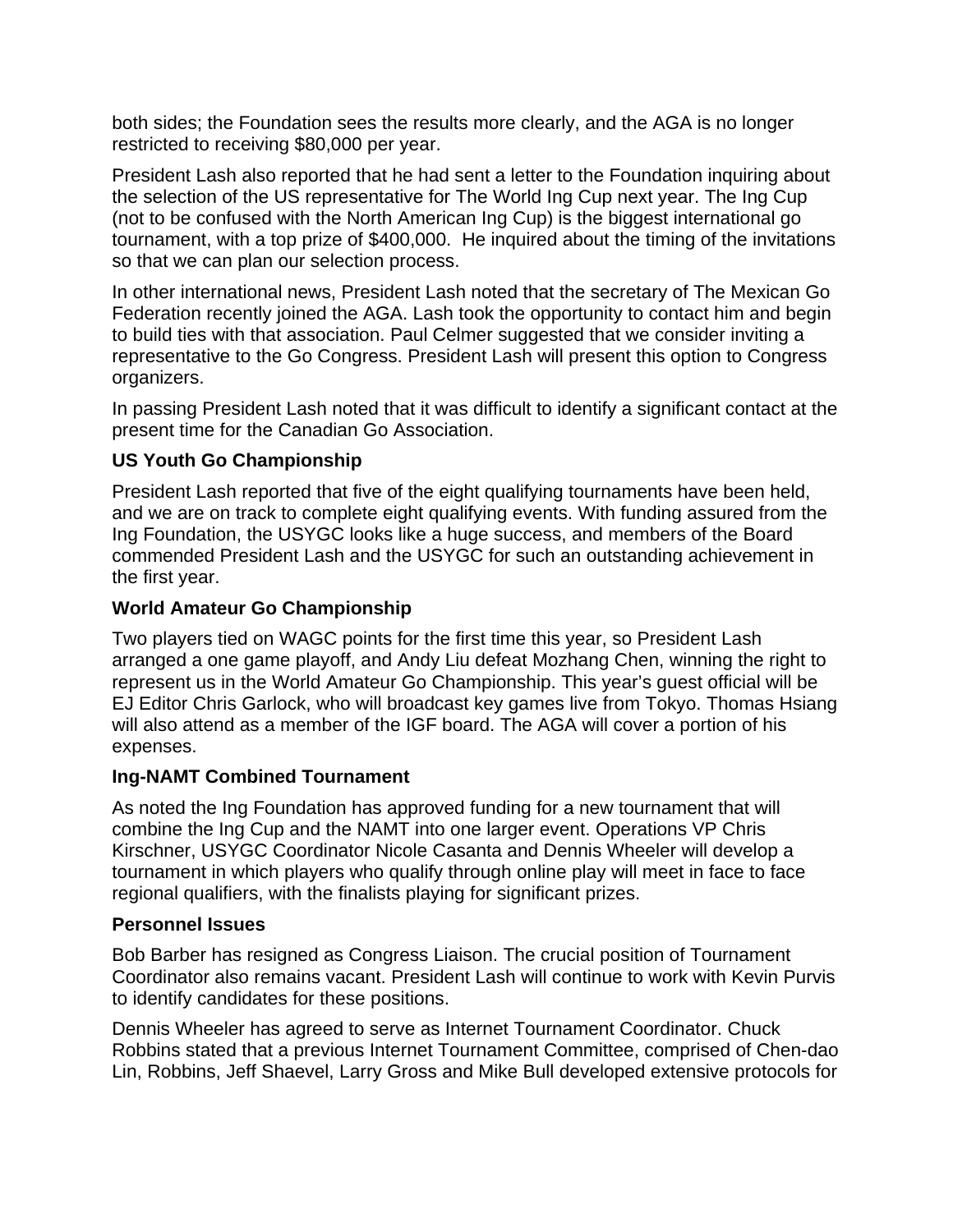the conduct of important matches. He will arrange for Dennis to have copies of those protocols.

The President concluded his report and remained for the following discussion.

# **Rank Certification**

Roy Laird stated that the Rank Certification Committee responded to last month's mandate to include professionals in the certification process with some questions and concerns. At least one professional is concerned that mixing rating analysis and rank certification would weaken both, rather than strengthen them. Concern was also expressed about "cheapening" certificates by making modest priced options available. There were also questions about the redundancy of a two tier system. If a candidate qualifies through the rating system, why is the pro necessary? What if the pro disagrees? But if the pro never disagrees, isn't that rather undignified?

Roy Schmidt had looked into a similar situation that arose some time ago when the US Chess Federation considered a Title Certification process. The plan reportedly "died from lack of interest"; players asked, "If we have a rating, why do we need a certificate?" Like the proposed certificates, it would have no bearing on tournament play, and so it was seen as having little value.

Some Board members see little value in this proposal, especially for weaker players, while others would enjoy, as Chuck Robbins said, "hanging it with my trophies." All agreed that any AGA certificate should be solidly backed by AGA rating data, but for tournament purposes the player's current rating, not the certified rank, would determine playing strength for pairing purposes.

President Lash reminded the Board that the proposal is intended as a benefit for members, some of whom seem interested. Bob Barber said the crux of the matter seems to be that both sides have a financial stake in the certification process. He also commented that unlike chess, the go world has an Asian pro tradition, that we may or may not choose to emulate in the US to some degree. Paul Celmer expressed the belief that there could be a way that we could work together with the pros. Chuck's experience working with the pros for this year's Congress is that they appreciate anything that helps them to generate a new revenue stream. His motion that the Rank Committee "develop options to certify ranks that involve the US pros" was unanimously adopted.

# **Conflict of interest**

The Board reviewed a concern expressed by Operations VP Chris Kirschner that the by-laws require the Board to "write and publish its policies and requirements" regarding this issue. It was noted further that under Section 11 b, "Board members shall recuse themselves from a conflict of interest deliberation if they have an involvement, or apparent involvement, in the case;" and that this provision may have been breached when Congress Director and Board Member Chuck Robbins participated in discussion of a proposal to begin paying fees to professionals at the Congress. In preparation for this meeting Chairman Laird sent to all members a report by the Governance Committee, which examined this issue closely in 2005. They offered consensus think on several cases but no guidance for general policy.